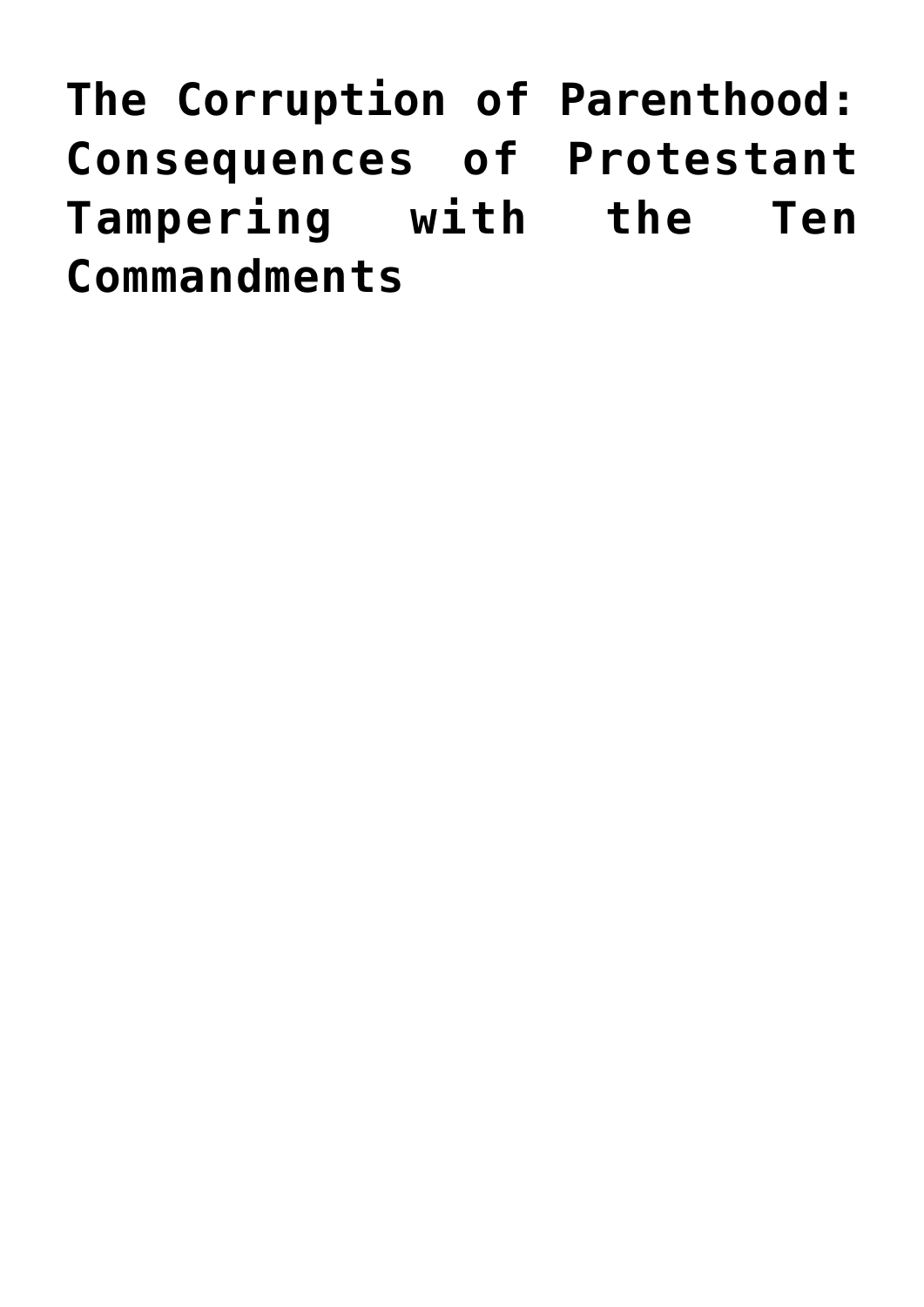

by **Friedrich Hansen** (January 2022)

Rembrandt van Rijn, who lived from 1606-1669 in Leiden and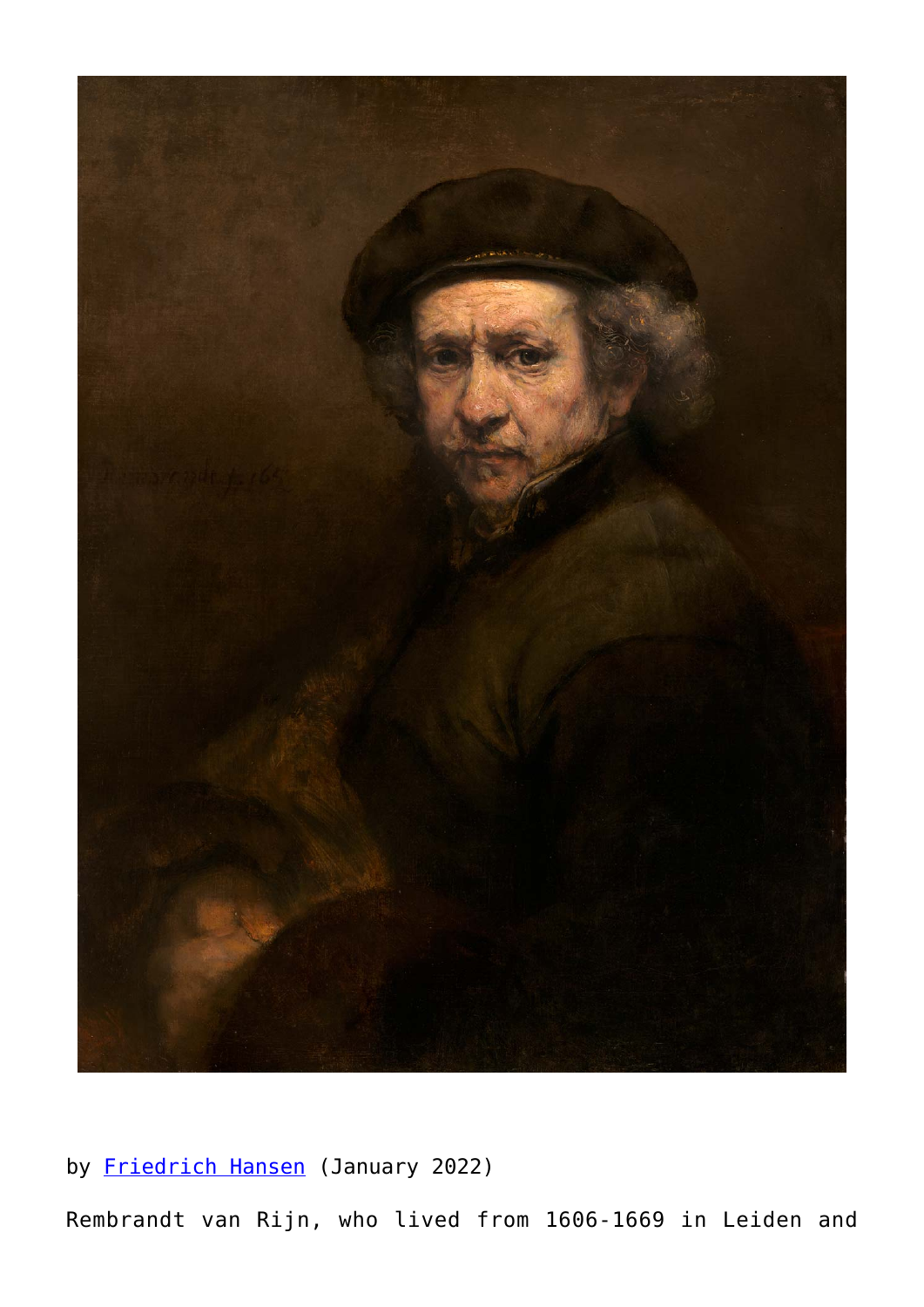Amsterdam, identified himself with the Counter-Reformation. He can probably be taken as a forerunner of family resilience and an opponent of state interventionism *avant la lettre*. At the time he was reacting to the Dutch reform of the fifth commandment predated by the even more radical German national revolution. The Reformation of Martin Luther had basically handed over personal conscience to the state as it was codified after the Thirty Year War. The state where you happened to live, determined how you would have to worship. This is the political context which prompted Dutch Reformers in the  $17<sup>th</sup>$  century to downgrade the obligation to honour your parents from the duties toward the divine which are codified in the first half of the ten commandments.

The original Jewish fifth commandment stressed a firm connection between tradition and freedom as it can only preserved in the family. It also refers to the importance of personal choices following Moses' option for life/law over death/impulse. Importantly the fifth commandment, as codified in the Torah, is the only one that comes with a reward: a long life in the Promised Land. For the land Israel contains the fruits of God's creation needed to feed his creatures. Yet in order to live sustainably these resources have to be used carefully which in turn demands experience transmitted over many generations. Hence only children informed by their parents' prudence can make good choices. After all if children and adolescents are left to their own devices they will take lots of unnecessary risks.[\[1\]](https://www.newenglishreview.org/custpage.cfm?frm=191007&sec_id=191007#_ftn1)

Unfortunately the Reformation would not have any of this. It is for this reason that it cancelled the primacy of ritual and deed which had sustained Judaism over many millennia. The reformers obscured them with the internalization of Jesus Christ. But as the British say: you cannot eat your cake and have it too. The source of divine bliss cannot be devoured as Protestantism claimed. It has to remain external if it is to be sustainable and permanent. This Jewish principle had been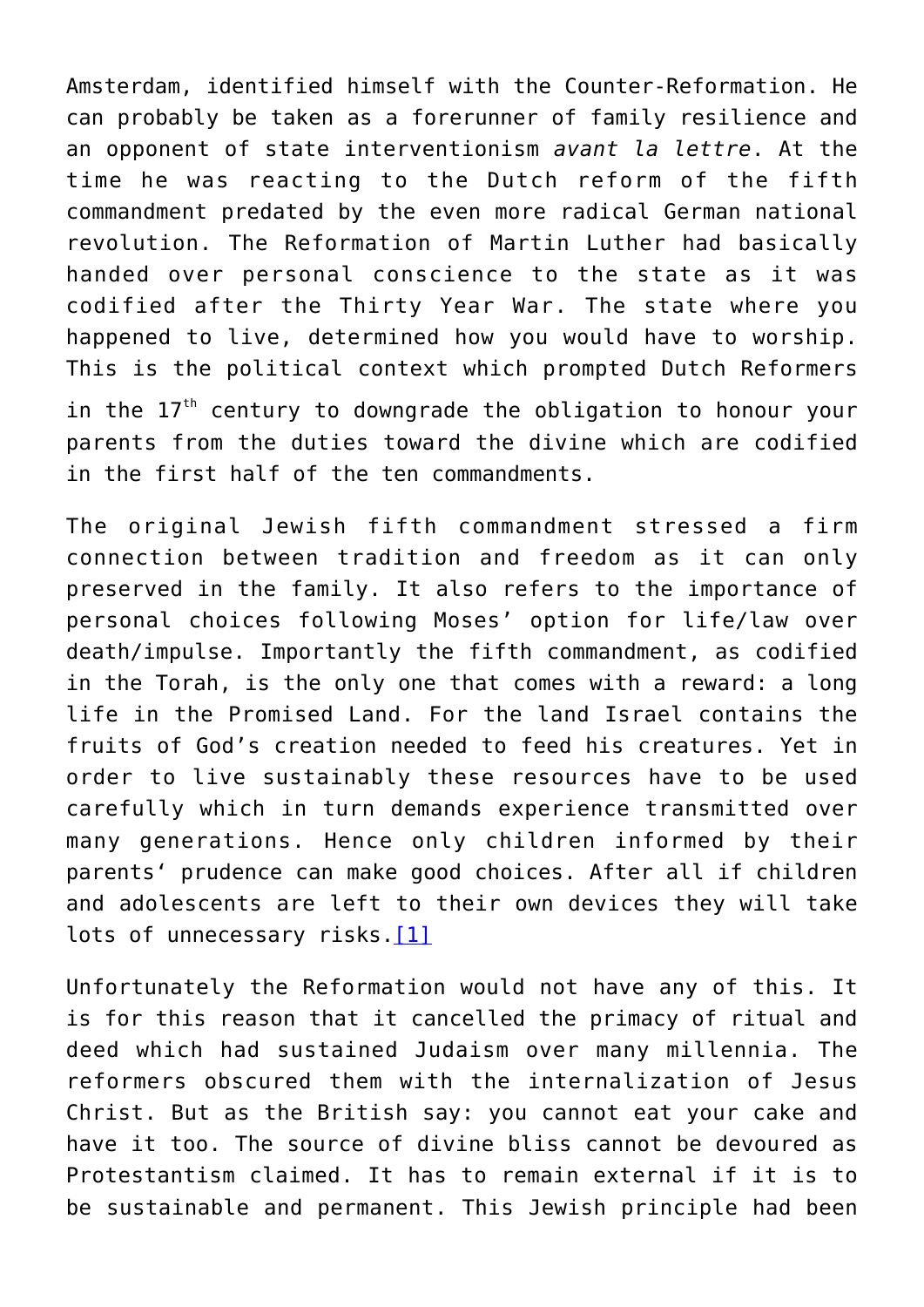abandoned by universal Catholicity which is why its condition remains precarious today. Even worse is the situation of Western Protestantism thanks to the abandonment of traditional liturgy and rituals in the Reformation.

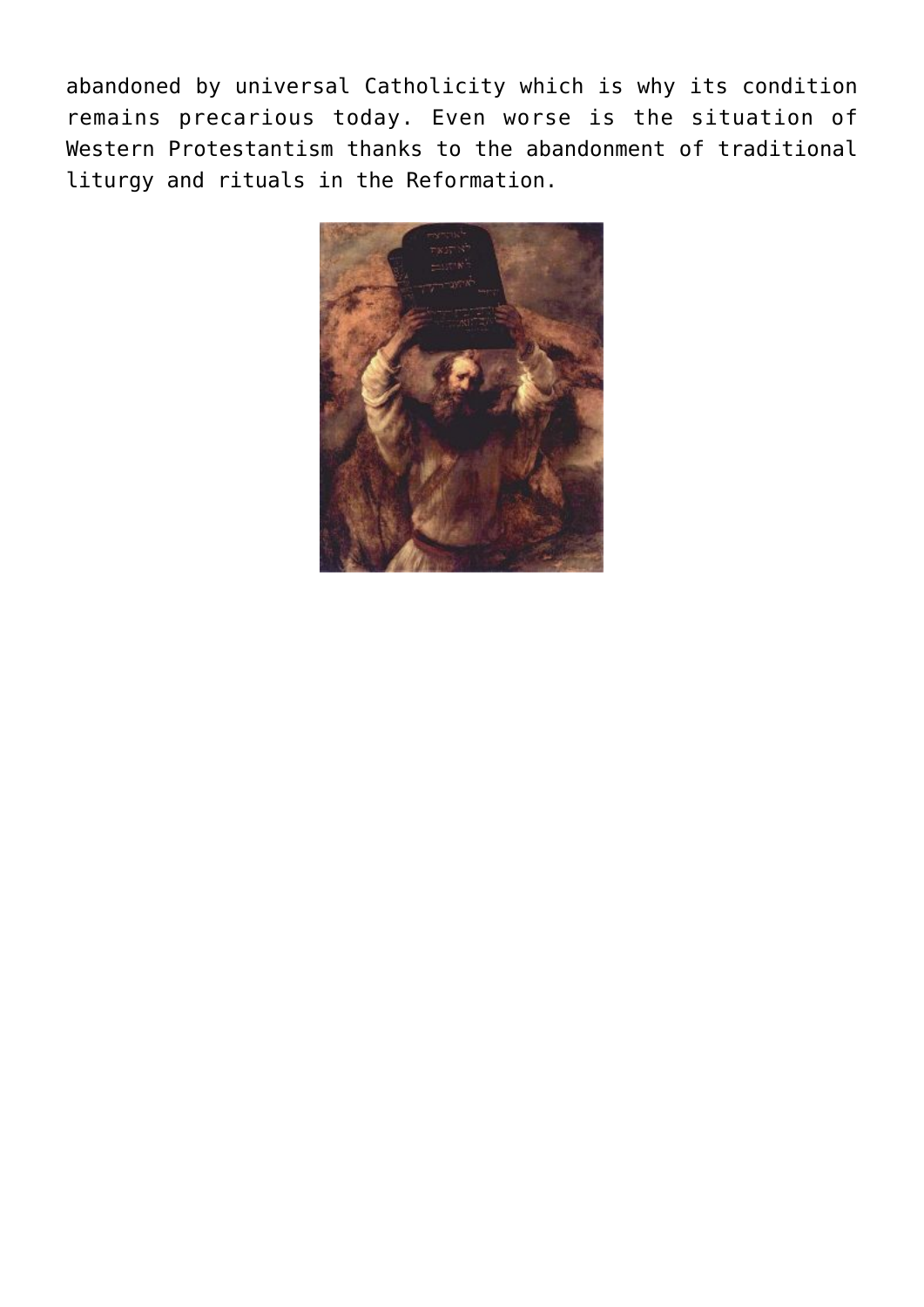Rembrandt: "Moses Breaking the Tablets of the Law," 1659

Thanks to its inward turn, instead of looking after your neighbour and honouring your parents, looking after themselves became the Protestant *raison d'etre –* enhanced by the indulgence of music. Rather than charitable deeds, faith was the important thing: "sola fide" as Martin Luther would put it. Since piety became invisible when it was turned "inward", outward awe against one's parents became invisible too and would eventually fade away. In the long process of secularisation, stretching over five centuries, it would be substituted by the liberal and self-referential virtues of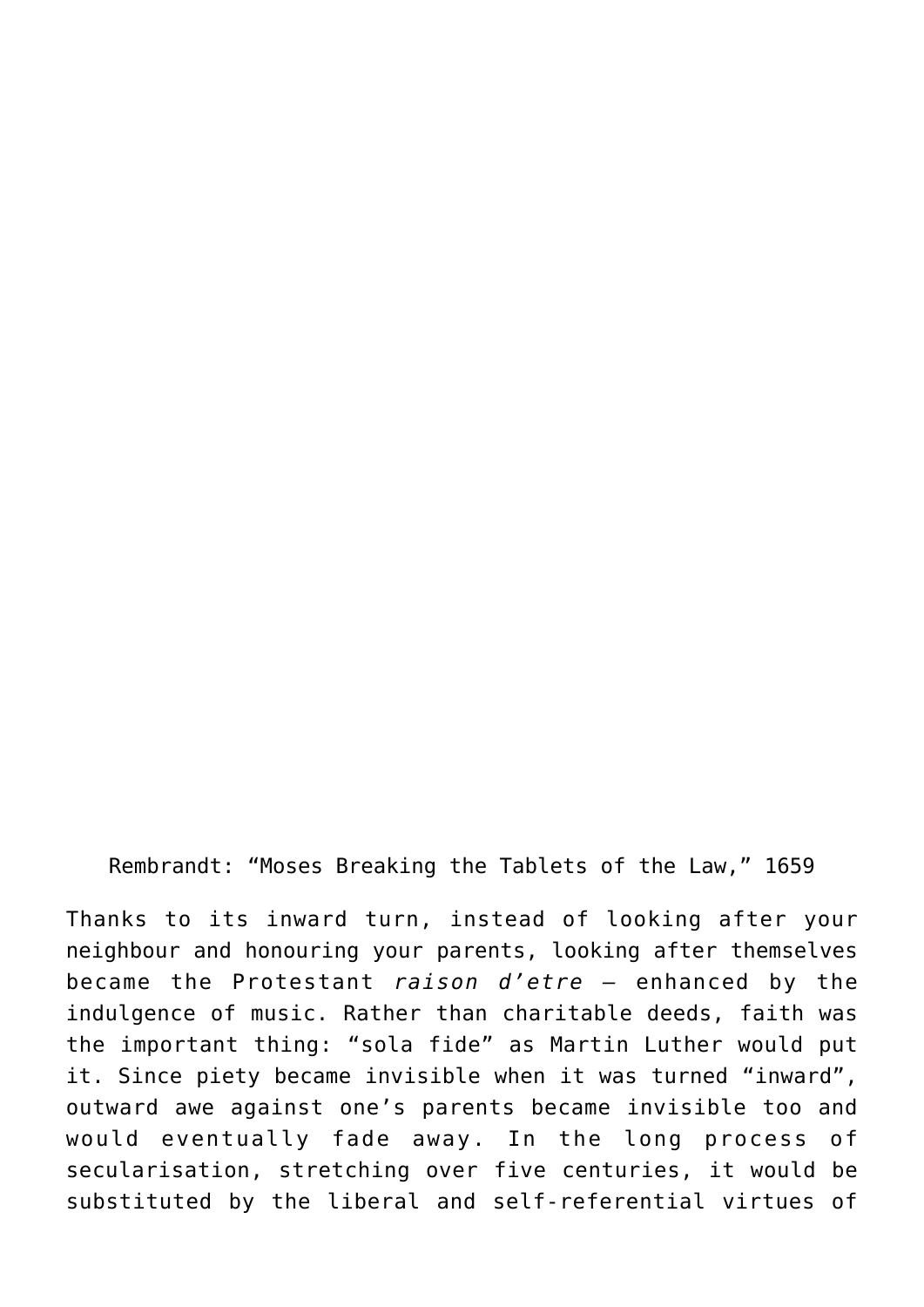"honesty and sincerity" in the phrase of Lionel Trilling.

Following the inward turn the Reformers not only disentangled the rewards for piety but also the objective criteria for religious observance. The beneficial subordination to parental experience vanished and a culture of immediate gratification of instincts was encouraged, putting the West on the path of a smorgasbord of addictions. The denial of external and intangible divine blessing and ritual would rebound with the dependency from ritualized external tangible substances. Soon after the Reformation alcohol consumption reached an average of four litres of met/vine a day, as we learned from a recent German exhibition on the Thirty Years War. It is for this reason that modern emancipation from "religious superstition" and parental authority would pave the way for modern additions to identity, including sexual identity which keep undermine common sense, good will and Western constitutionalism. Even the latest awakening of the undying Protestant indulgence in self-righteousness, wokism, points to a Puritan legitimacy gap reaching back to the European break of generational continuity reflected in the Protestant Reformation.

As they arrogated themselves the Jewish claims to "God's chosen people," Protestants in fact turned themselves into its very opposite: the proverbial "self made man." As a result they would gradually forget about the duty of honouring traditions and devotion ot parenthood. Another way of looking at this while presupposing that the Reformation involved a process of "internalization" is that Christ took the place previously inhabited by one's parents. This gendered Christian succession of Judaism is the most likely candidate for driving the feminist craving for justice. This would be perhaps the most detrimental result of the Reformation.

All this illustrates the importance of the downgrading of the Jewish fifth commandment from "duties against the divine" toward mere duties against the neighbour, which make up the second half of the ten commandments. This crude intervention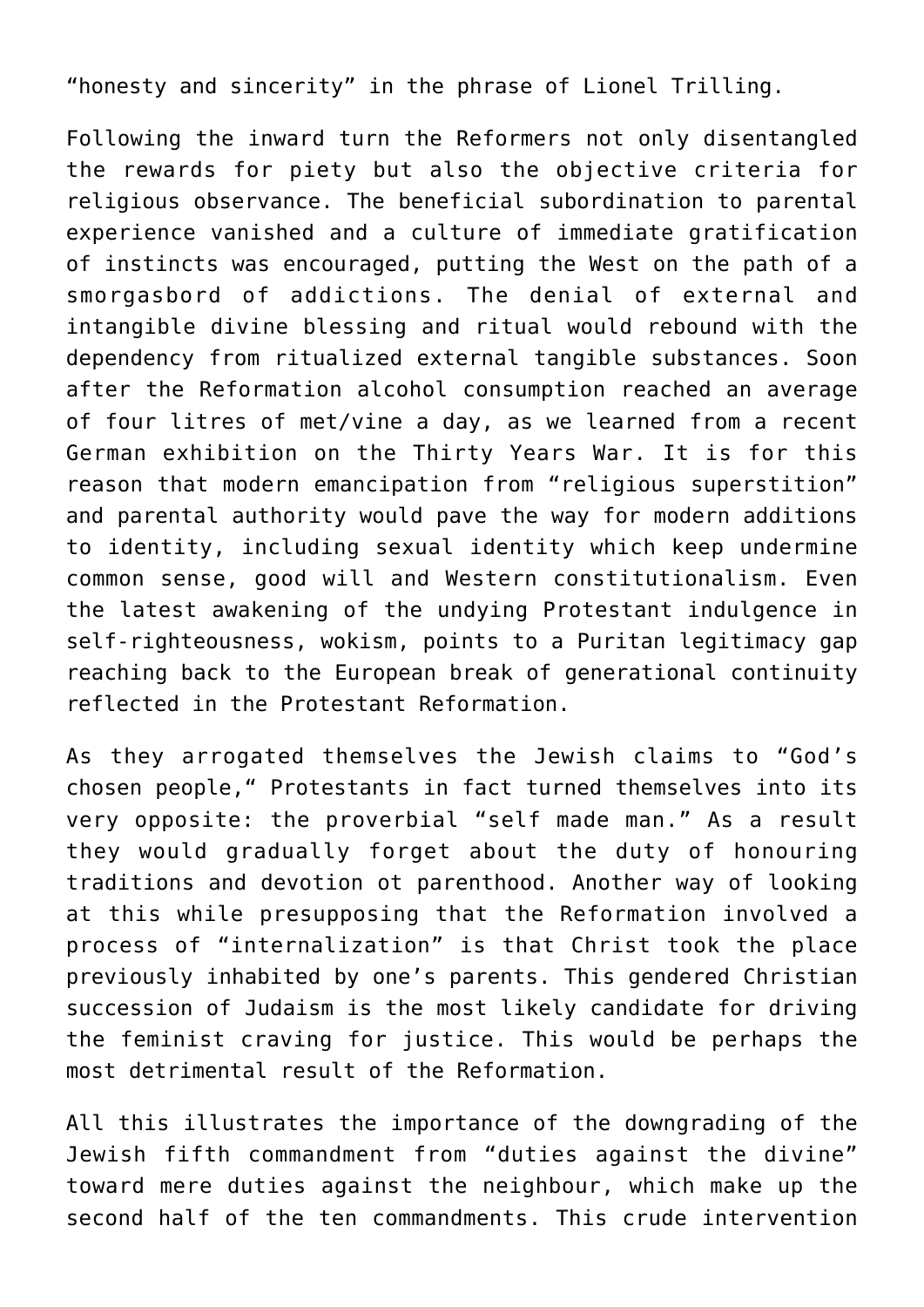removed the divine aura of parenthood from the Christian creed and also ruined the privileged role of the family as the pillar of nationhood. By levelling divine with human duties the Reformation set Europe on the road toward secularisation.

Rembrandt was one of the first to recognize the danger of these changes and with his Moses painting he reminded everyone to the original Jewish rendering of the fifth commandment. He would have certainly supported today's homeschooling which has sprang up again fairly recently in the Anglosphere. Only in Germany still dominated by Lutheran doctrines it is still forbidden, in keeping with legislation created by the statecentred Nazis. This Protestant blunder with the sanctity of the family follows the prior Catholic blunder with regard to the Jewish egalitarian gender dyad by creating a male representative of God in the netherworld. The Torah fashioned the gender dyad in the particularist Mosaic synthesis of monotheism with monogamy as the marriage of complementarity and unity between the natural sexes.

This delicate institutional frame was destroyed by the universalist and emancipatory "passio Christi" of Pauline Theology. Originally serving as a symbolic mitigation of the Greek same-sex dyad Pauline principles were reflecting the existential alienation between the sexes in Athens. That malemale affinity stretched loyalty beyond the family into peer groups and polytheism. The effect was to flatten out the vertical of authority which in antiquity used to inform many generations of the family under monotheism. Drawing on the culture of Hellenism one of the leading effects of the Reformation was upending the biblical male-female relationship of transcendent unity.

After the destruction of the Second Temple in Jerusalem Jesus Christ had substituted the Jewish biblical dyad of the sexes with a male-centred theology which inspired the dreadful crusades in the medieval world of knights. Its misogynic Christian undertones were rooted in Paul's famous letter to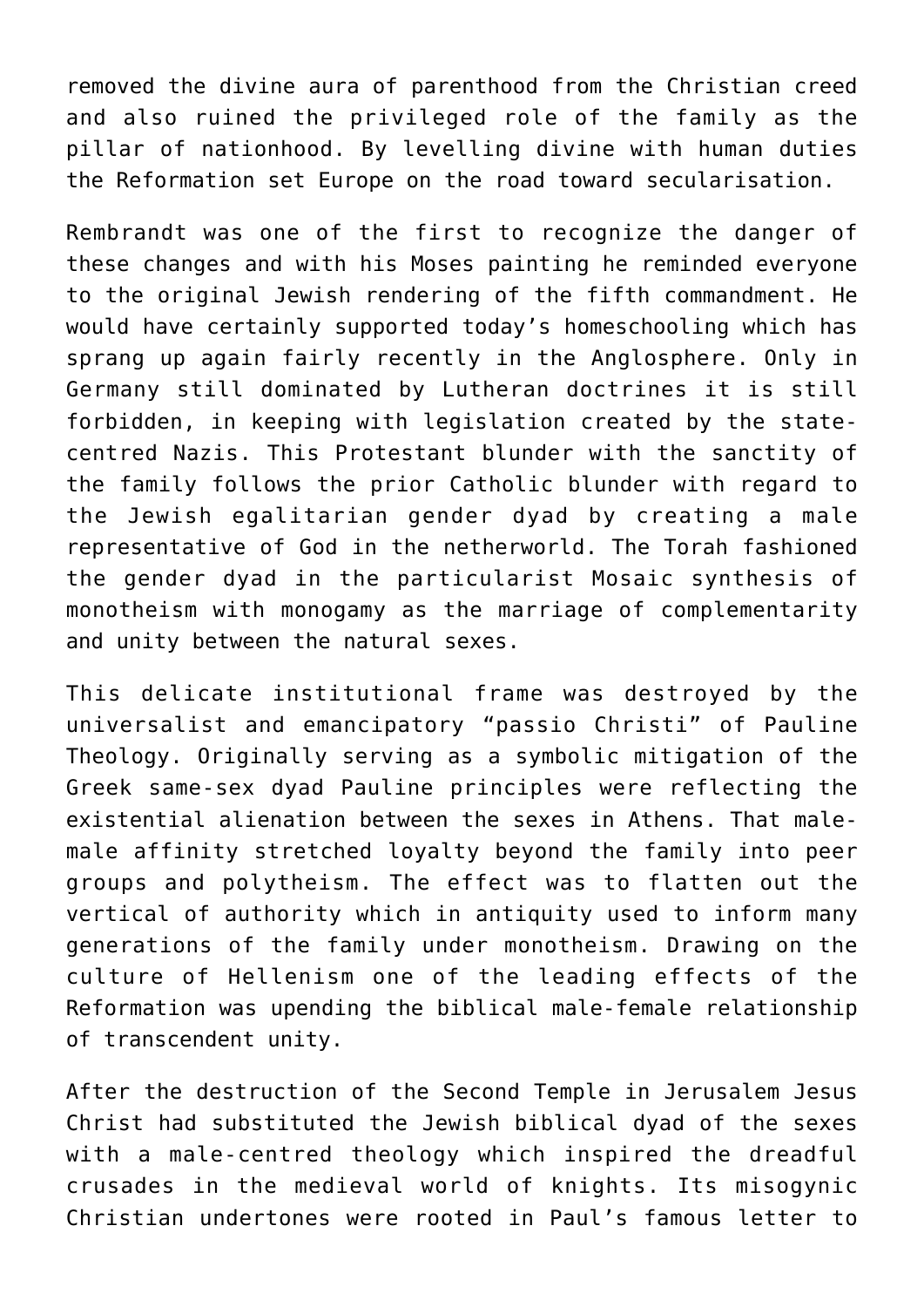the Corinthians. Thus the centripetal orientation of the Jewish family was lost very early on. In auditive Judaism the centripetal family is maintaining the precarious balance between love and justice. Under Christian Hellenism this balance has been inverted into centrifugal peer relations depending on the visual sense, centred on power and envy.

Paul's letter to the Corinthians is still the most influential example for transcending the family nexus of generations based on oral parental transmittance of divine revelation. This is encapsulated in the unique particularist and centripetal setting of the Jewish "auditive paradigm" representing the proximity of family bonds. Pauline quasi-horizontal universalism aimed at replacing this vertical setting of the family, its particularism of oral transmittance of divine revelation as the glue of the generations. All this speaks to the similarity between divine and parental authority which is wedded to the auditive paradigm. The religious image ban protects parental authority by the prohibition to see one's parents naked. By contrast the Pauline attempt to remove divine revelation from the family context was prone to transgress the natural reach of the spoken word. Inevitably and predictably it is from the Pauline universalist ambitions that the need for visual proofs of divinity emerges. Hence Christ stands for the transgression of the family bounds by which the female connotation of the Jewish God, named *shekinah,* gets lost. Spatial Pauline expansion and the reach for universal immanence instead betray the substitution of family love with church power which emerged from Mediterranean Hellenism associated with the male gender. It is for this reason that the imagery mobilized with Jesus Christ in the netherworld was bound to unravel the concept of transcendental authority which was rooted in the divine imprimatur of Hebrew's aversion to written vowels.

Seen from a different angle, Christ's incarnation made it difficult to keep the monotheist "image ban" in place. For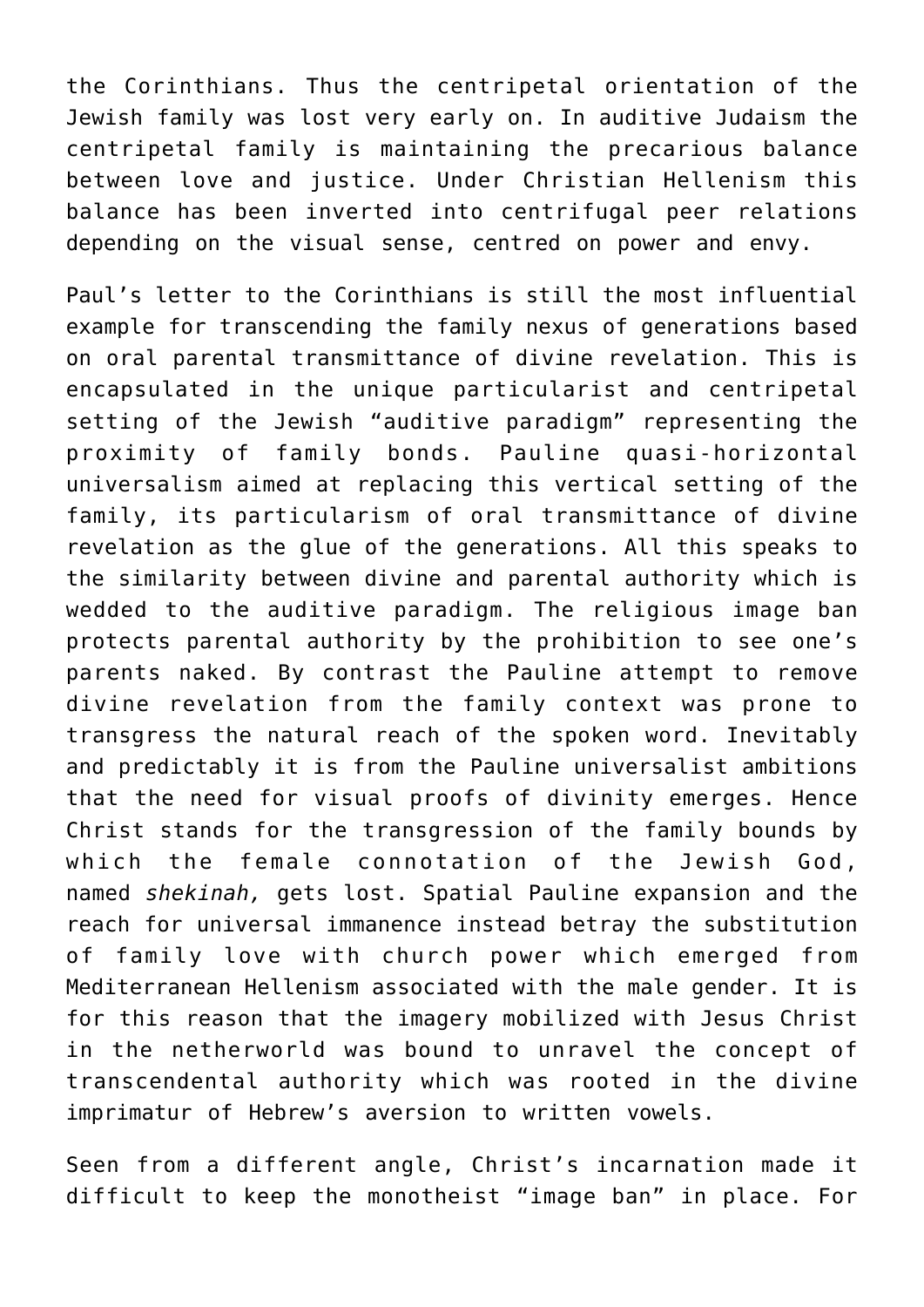Christ has relativized the sanctification of time over space given the enchanted biographical places of Jesus. The attachment to places and corporeality condemned Christians to wait for gratification and punishment in the afterlife making it difficult to learn from mistakes in this life. Michael Wyschogrod noted astutely that the notions of divine eternity and Jewish hope had been compromised by the fact that Christ had already made an appearance on earth once. The proxy saviour literally disrupted the natural order of the family with an androgynous mixed character, a *tertium comparationis* inserted between male and female roles, which to this day confuses natural gender complementarity. In no uncertain terms Christ emerged as a metaphysical projection into visibility of the transcendent, i.e. exclusively audible, Jewish God. Visibility was meant to provide certainty through tangible proof in the universal imagery of Christ. But the price to be paid for this was abandoning the particularistic Jewish family and love of life which seems to be tied to the limited range of the human voice.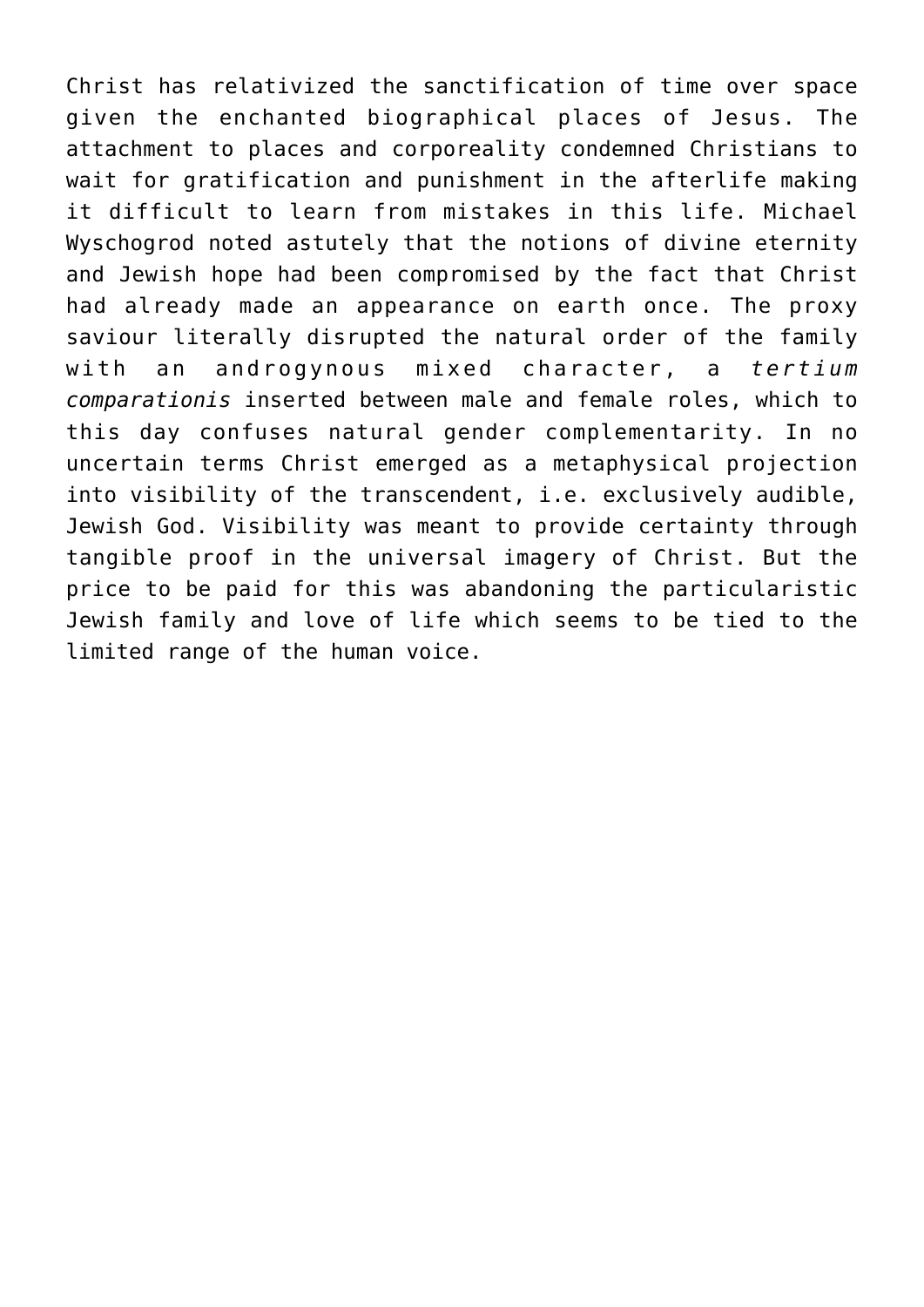

Michelangelo Pieta 1498/99, St Peter Basilica Rome

*Particularism and Piety*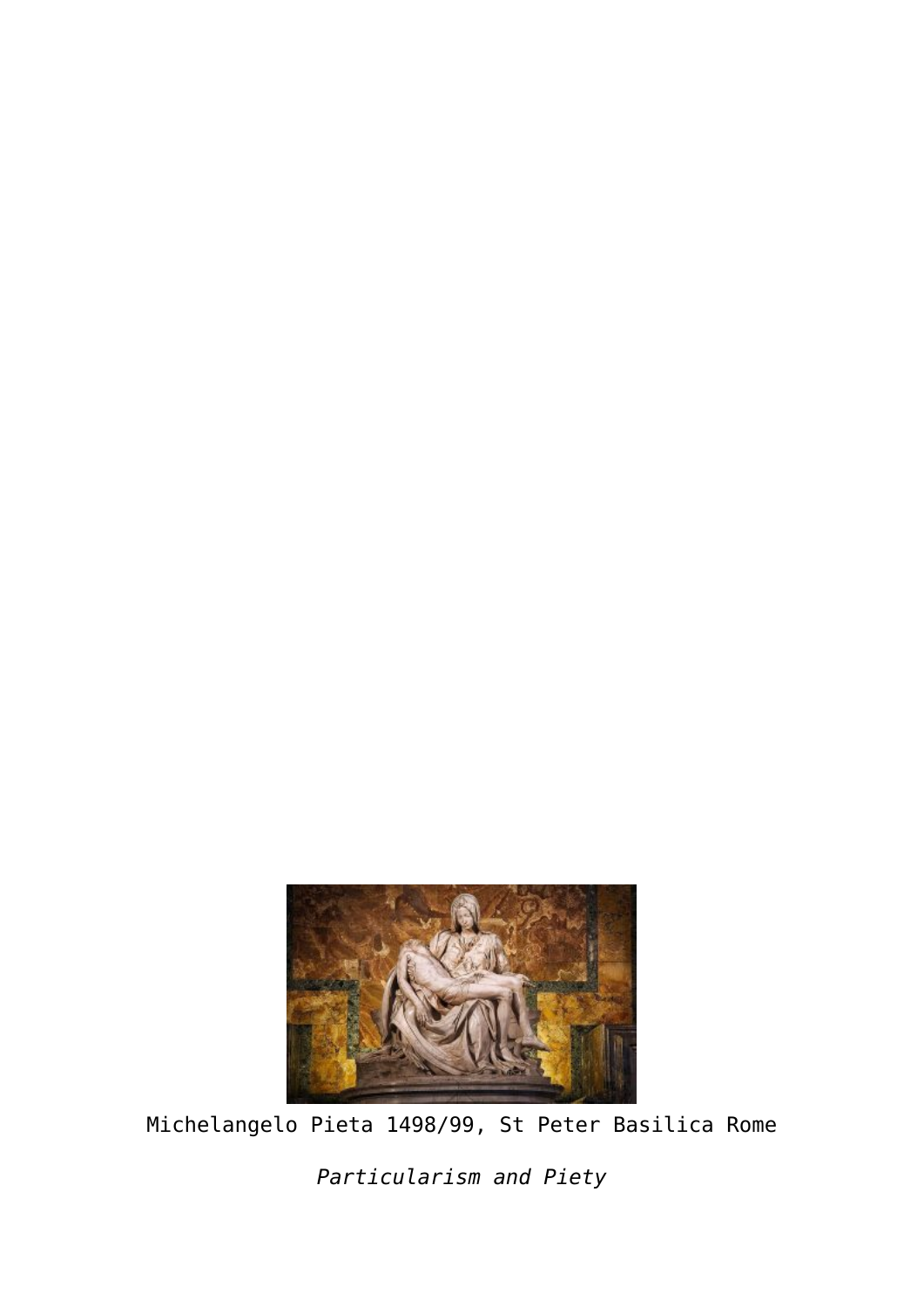Universalism disrupts the natural bond of proximity between hearing and obeisance constituting the divinatory family. In its Greek visual rendition the word "divining" means foresight tied to the gods. This was a setback against the Jewish concept of divination on the level of the auditive sense internalized as "promise," subject to the personally kept word. The Christian disruption of this concept occurred first with Paul, would then be deepened by Augustine only to be made irreversible with Luther and Calvin during the Reformation. This brings us back to the changes of the ten commandments, initiated by the Dutch reformers, to which Rembrandt took offence.

In its Jewish version it obliged the pious person to honour one's parents as the image of the divine following the pious obligation of *imitatio dei*. It teaches us to let go of appetites, postpone desires and sacrifice personal will for the sake of peace in the family. This attachment to divinity is consoling parents who by nature are called first to make sacrifices when raising children. The sacrifices of parents for their children are derivative to the Rabbinic internalization of the animal sacrifice in late antiquity, sacrifices which were at the heart of traditional Jewish Temple service. This is of course a complicated matter. Suffice it to say that these parental sacrifices are as far from the Oedipus-complex as it goes in particular concerning any supposed rivalry or envy between parents and children or fathers and sons.

The significance of Moses is this: only thanks to him the monotheism of Abraham advanced beyond the polygamous arrangements of the Old Testament and embraced the world of monogamy revealed at Sinai. Only in the monogamous family human envy is mitigated through internalization and by this refined to jealousy. While envy works through power, jealousy works through love. Unapologetic divine jealousy was penetrating the patriarchal order and its visual shame culture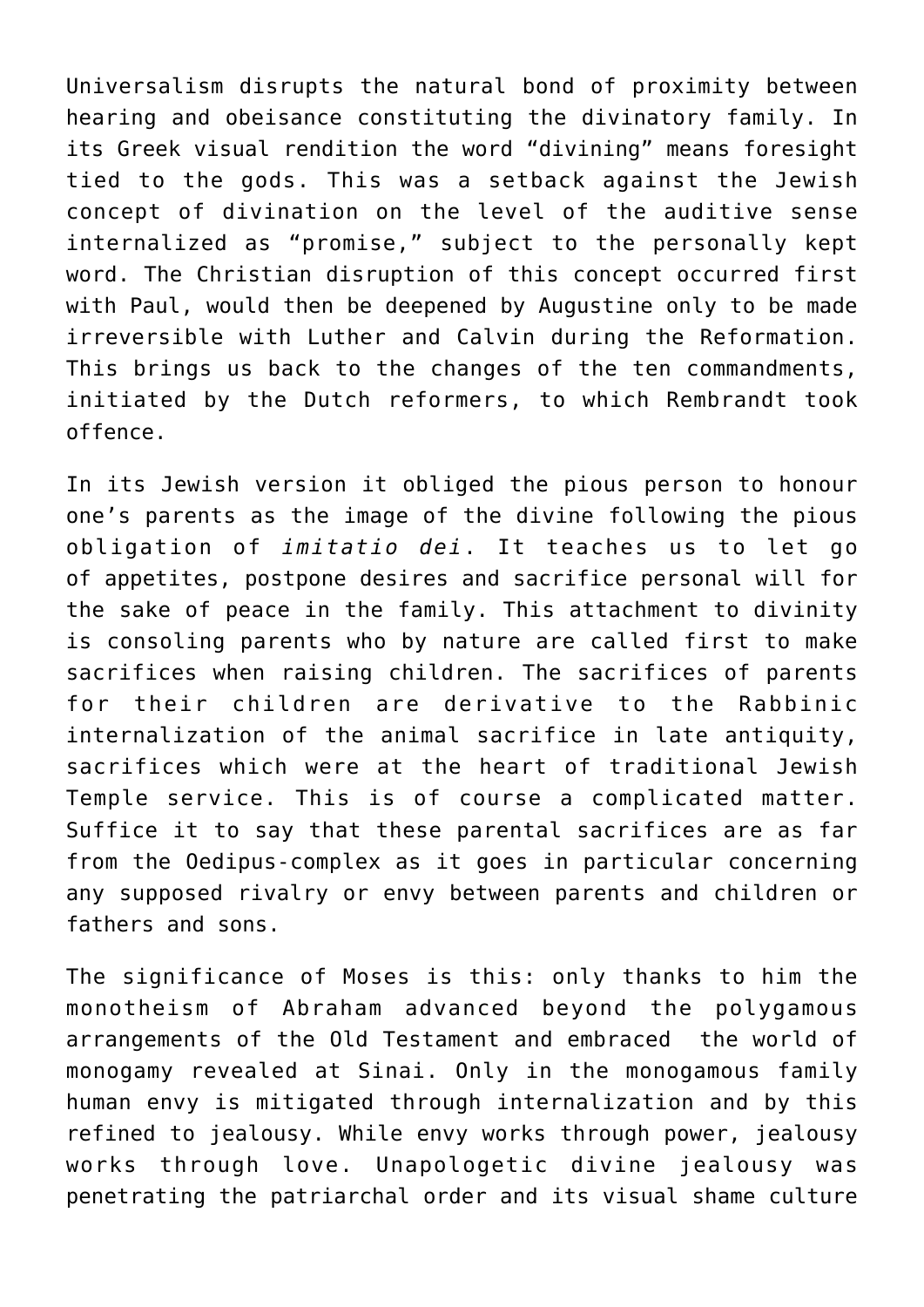but would be contained within the family upon the emergence of mosaic guilt culture at Sinai.

All this is said to help understand the order of the ten commandments. Primacy of the auditive paradigm in Judaism means that within the family children are subject to jealousy and guilt while envy is reserved for non-animated matter, things and typologies of shame. This crucial distinction informs the separation of the divinely first half of the commandments (one through five) from the neighbourly second part (six through ten).

Which brings us back to the ambitious operation of the Protestant North concerned with political control of the "wild" mediterranean Renaissance brimming with individualism. For this end Luther and Calvin would shift personal conscience to the state. They accomplished this by lowering conscience from the transcendent auditive to the metaphysical visual paradigm which in turn necessitated the lowering of the fifth commandment from the divine to merely civilian human, conducive to the birth of the republican spirit of cooperation. Yet the Reformers not only profaned parenthood but they almost ruined the concept of the immortality of the soul – something that concerned Counter-Reformers like Rembrandt. For they knew this would endanger the divinely ordered continuity of family names and the flow of property between the generations.

Inevitably schools would take over the parental role of oral transmittance of biblical revelation toward the next generation. Yet to listening to your parents as a child deserving of love is entirely a different matter than learning in school, let alone the consequences of the state seizing control of the conscience of its citizens. We cannot go into this further, suffice it to say that the disenfranchisement of religious conscience was of fundamental importance because it undermined parental authority and the biblical foundations of the family. Which brings us back to Rembrandt von Rijn. His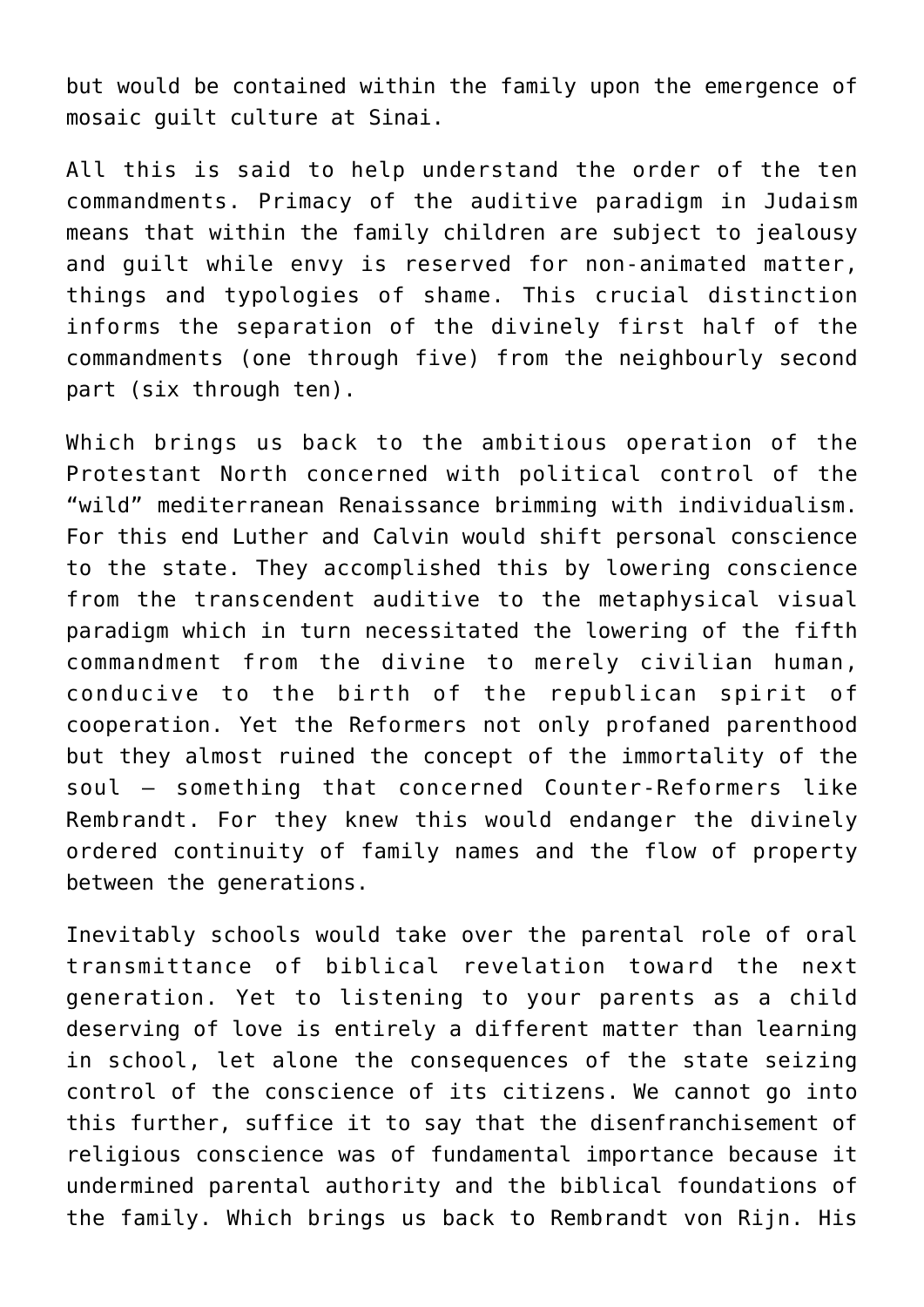rendering of Moses, descending from mount Horeb, has his face radiating. What is shining through here is the divine countenance and the unique power of the family to contain the fear of death. By contrast the "radiating" Moses carved out of stone by Michelangelo a century earlier, shows him with horns and made him look like the devil.

Now Rembrandt's painting of "Moses" shows not the whole man but only a close-up. It exhibits an emphasis on the tablets, Moses hands, and his face, with the rest executed rather hastily. The Hebrew letters of the fifth commandment are rendered in meticulous detail in order to expose the Jewish version of the ten commandments as opposed to the reformed version. Looked at from the edge of family life the ten commandments reflect the tension of a bridge over the hiatus of the sexes which are spread between the two poles of divine jealousy and human envy. As aready mentioned, jealousy dominates the first half of the ten commandments and envy the second. Now if you cut the fifth commandment from the jealousy section, as the Dutch Reformers did, and shift it to the envy section, the divine blessing of the gender dyad is being corrupted. As a result family life is made difficult because it loses the centripetal pull of divine love. Jealousy turns out to be the carrier (chariot) of the centripetal pull of the Jewish family. The Christian lowering of the divine to the visual paradigm reverses the centripetal pull into the universal and centrifugal Pauline Jesus. For jealousy and love are the preserve of the transcendent God and the family partakes in it through parenthood by conveying its focus on love of life, procreation and transmittance of Torah. Now the first half of the commandments, the inner jealousy section, addresses the transcendent realm reserved for obeisance to God. In this vein the auditive paradigm protects the vertical authority of traditions and intergenerational continuity. Outward human envy rules the second half of the commandments and the netherworld of property while the first half with the gender dyad puts up a fence toward reification and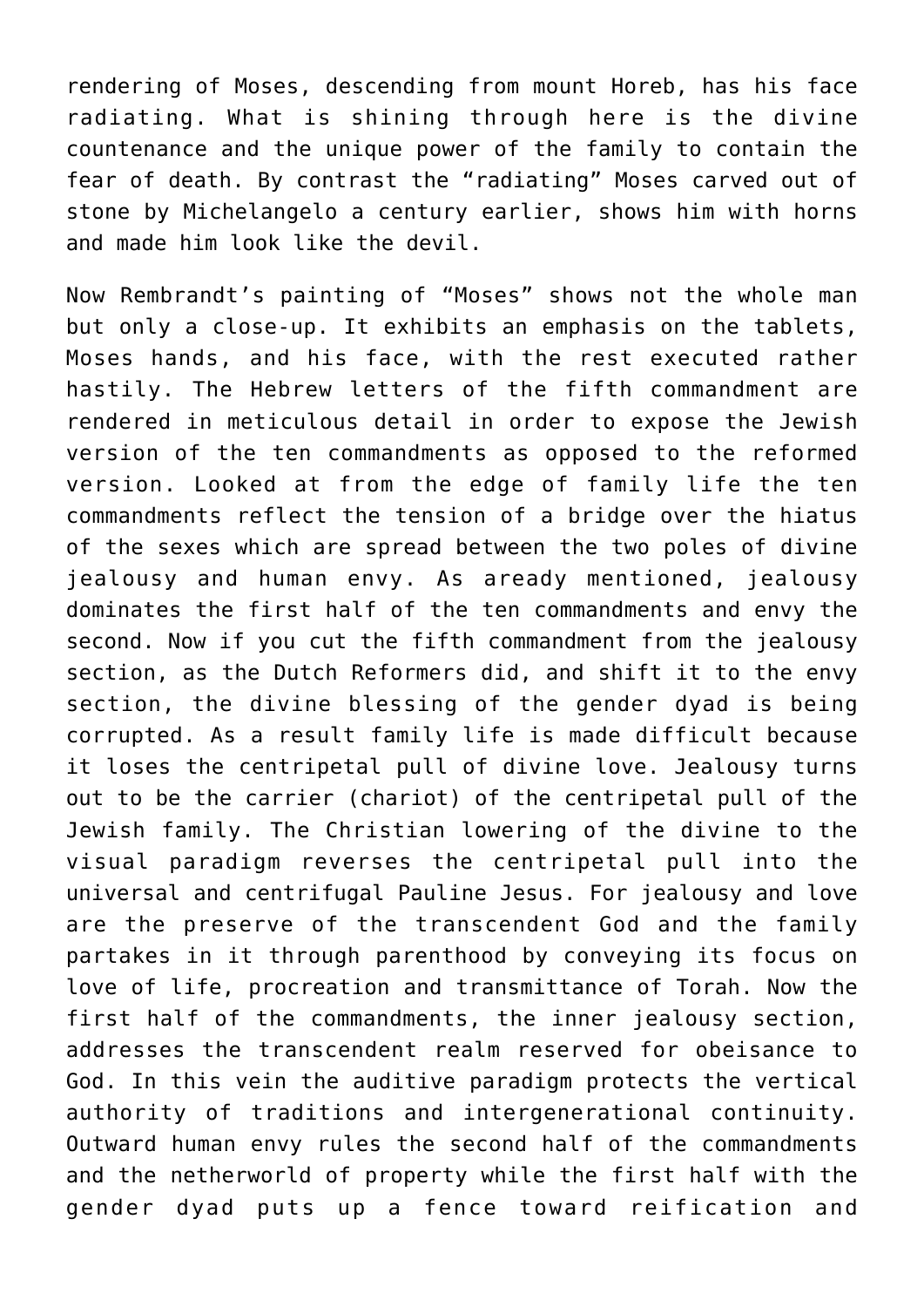## profanation.

Rembrandt knows how to engage us with this fence against reification. Following the trend of his time he uses for this purpose the motive of the night. In the iconography of nocturnal scenery animated human features such as faces are enhanced and non-animated things are hidden under drapery or fading away. This is meant to evoke the charisma of the Orient, the home of monotheism. In the Semitic cultures the day begins in the evening and ends in the morning and the night is the natural refuge of love. It seems safe to suggest that dark backgrounds in Renaissance paintings refer to the Eastern legacy of occidental monotheism which persists in the magic of the night. Rembrandt is dwelling on the secret religious affinity of nightlife if read literally as the realm of divine invisibility under the auditive paradigm. What Rembrandt's Orientalism reveals to us, it would appear, is that limits and morals emerged from Jewish separations such as the distinction between night and day which transferred to the West may elicite a unique fascination. Rembrandt also seems to suggest that the control of instincts is not a given in the absence of tradition. This has to do with our limited intelligence, compensated as it is only by sharing the wisdom of others, namely our ancestors, ultimately resulting in tradition and common sense.

## *Immortality or Identity*

The fifth commandment ties parenthood to divine authority derived from eternity by creating the notion of an immortal soul, carried as it is by family names through the generations. Thus fear of death is contained by neutralizing or eclipsing the fact of individual mortality. In the monotheist tradition the human body partakes only in the netherworld while the human soul is considered part of infinity. But Christ as internalized by the Reformation spoiled this precious consolation by obscuring the difference between human finitude and divine infinitude. As a result of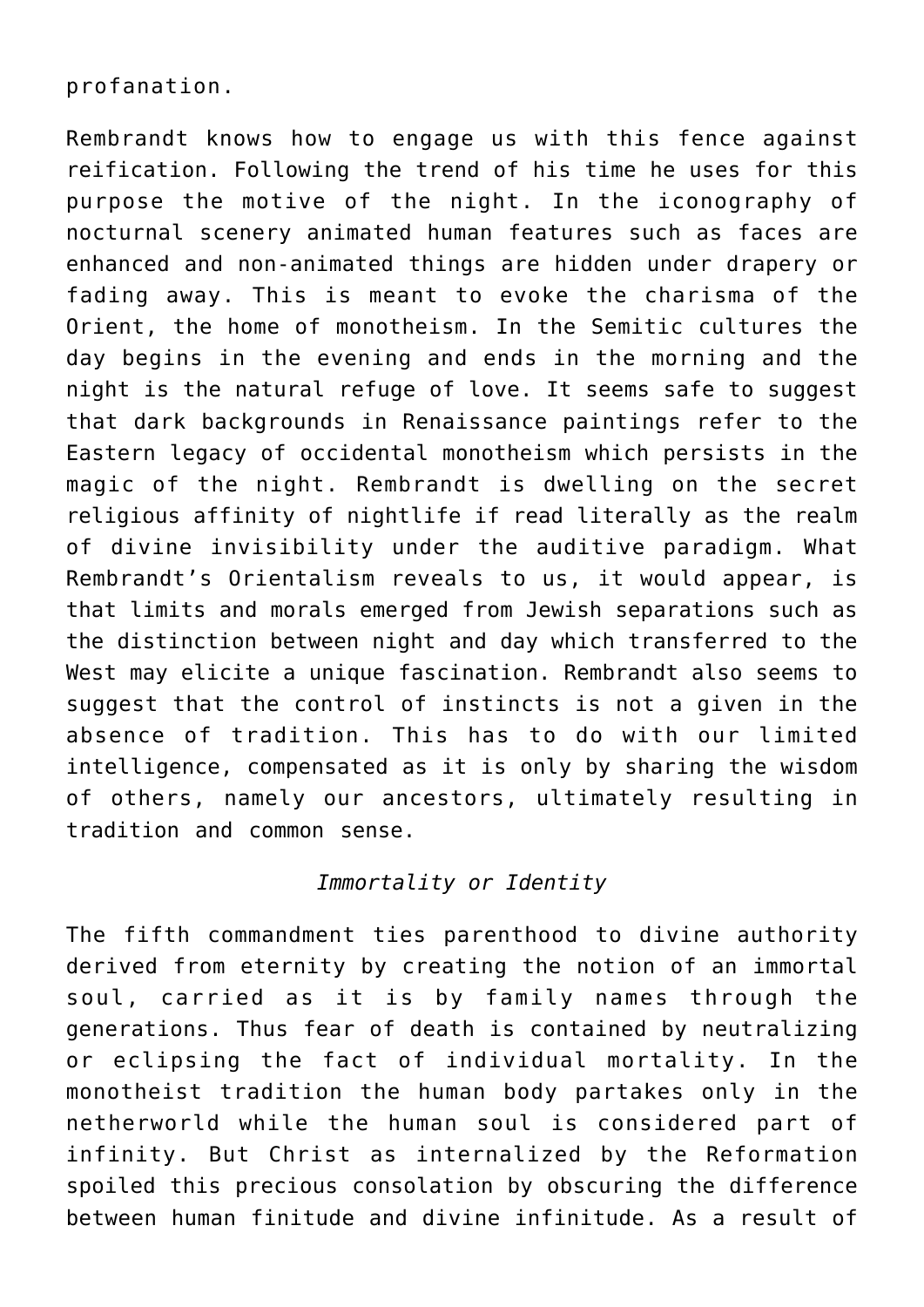this our obligation to listen to our parents and the commandments gave way to visual imitation and the Lutheran infatuation with the senses, namely music. This gradually diminished the sanctifying charisma of parenthood and oral transmission of tradition by delivering education from the family context. Equally obsolete became the immortality of the soul and its role in the coherence of generations of families. While this seems more true for Christianity, in Judaism the same happened with assimilation. This set off after the dissolution of Jewish ghettos in the wake of the French Revolution. The latter is sometimes labelled as the Second Reformation suggesting that it brought the disruptions of Christian visualisation to Judaism.

With the enlightenment, the West developed an awareness of the ontological gap between hearing and viewing but it also eclipsed the idea of the inner religious self. Ever since antiquity the inner self has been associated with divinity, eternity, unchangeable human nature in contrast to volatile scientific truths. Rembrandt's scriptural topos of the radiating Moses allows us a glimpse into the inner workings of charisma informed by divine transcendence. It is irreducibly tied to oral revelation and the auditive paradigm.

Rembrandt's rendering of Moses with the tables, arranged in the old order of two parts – duties towards God vs duties toward humans – is apt to maintain some measure of the monotheist image ban. It protects both, divine and parental authority, which belong naturally to the realm of hearing and its mental representation to which I have been referring as the auditive paradigm. Rembrandt raises the voice of the moral inner Self defending the auditive paradigm as well as the primacy of ritual. It includes the Jewish preference of deeds over cognition and of binding promises over lofty Protestant confessions.

In conclusion, for good reasons it is often said that Jews only listen to their God but never see him. As a result of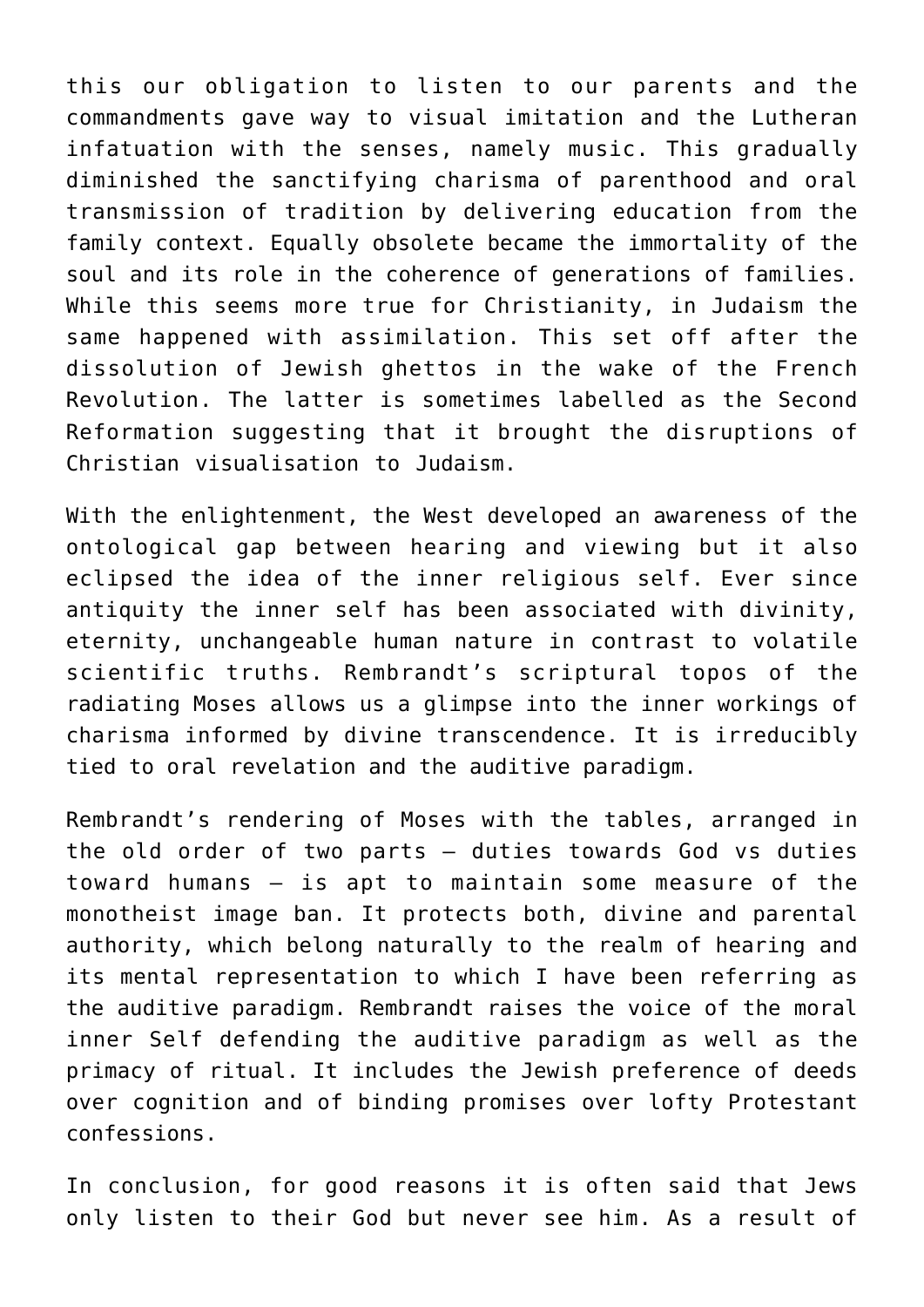this auditive Jewish particularism family love is able to redeem tangible envy into intangible jealousy. Just as the monotheist God by virtue of transcendence is void of any attributes, so are monogamous parents utterly selfless at least ideally. Based on the latter the family sustains the auditive and intangible guilt culture, which ultimately depends on oral transmission of revelation. Moses' revelation of monogamy replaces irreconcilable envy of the old patriarchal and polygamous shame culture.

The Christian church, however, shifted the focus away from the particularist family towards the individuality of Christ understood as universal proxy redeemer and represented by the oblate in the Christian supper service. Which is why according to the novelist Umberto Eco, the church imagines its clients as individuals "fallen from heaven" – in Latin *ex coeli oblatus –* as if existing askance of family bounds. The Christian oblate has an entirely different purpose than Jewish Manna. It survived in the notion of human "thrown-ness" (into this world) defined as the ontological principle of the Naziphilosopher Martin Heidegger, which is hostile to the family.

By contrast Rembrandt in his rendering of Moses' "radiating face" to the patriarchal display of the iconic divine face of Eastern Christianity. Much closer to Judaism than the Western churches with regard to the image ban, Eastern Orthodoxy preserved the Rabbinic mix of priest and family man. This brings us back to Michelangelo's sculpture above for it represents the transition from medieval patriarchy to the matriarchate of the Renaissance. In Michelangelo's "Pieta" the mother is holding a creature in her arms that looks like a hybrid between child and husband. In the first millennium the Christian evening lands had been represented by the male Jesus, but the second millennium belonged to Mary. This attempt to counter the gender bias of the Christian gospel continues in political feminism, which sells out immortality and family for volatile sexual identity.